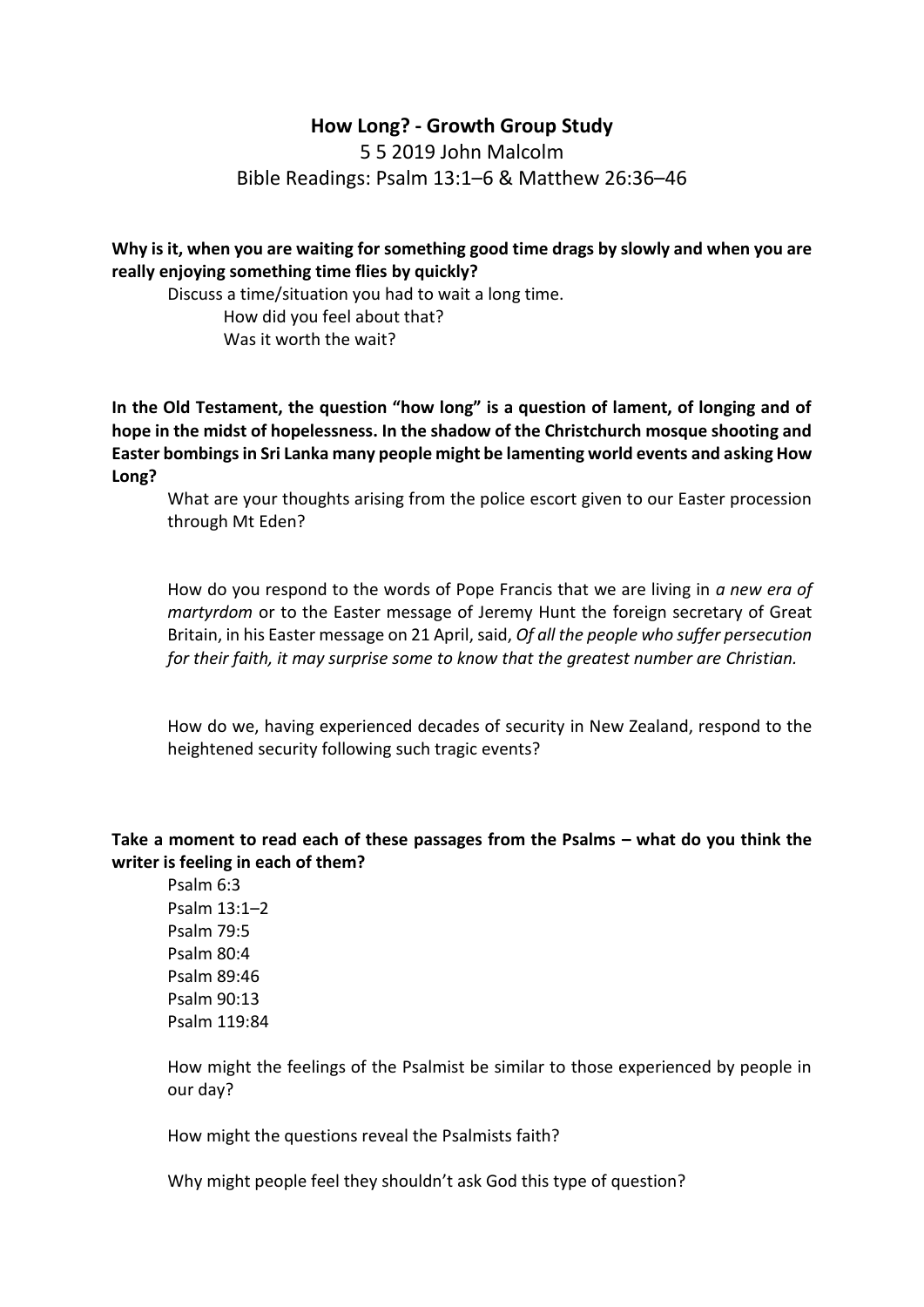Why do you think the bible contains laments and questions that reveal woundedness and weakness?

How do these passages help us when we are living through difficult times?

#### **Read Matthew 26:36–46 & Luke 22:44**

What do you think was on Jesus heart and was going through his mind as he prayed in the garden?

If Jesus was following God's will for his life, why was he anxious and wrestling in prayer?

> *Here we see the frightened Jesus fall on his face, begging God to take away the cup of suffering.* Craig Evans

*The victory of the cross at Golgotha was first won through prayer in the garden of Gethsemane.*

Would you agree/disagree with this? (Explain your reasoning)

## **Read Mark 15:34 & Psalm 22:1–2**

With his penultimate breath Jesus prays quoting a psalm. What do we learn about Jesus from this moment?

Do you think Jesus quotes this from a depth of faith or a lack of faith? (Discuss your view with the group)

### **Read Revelation 6:10–11**

What do we learn from the last "how long" in the bible?

What is God's response to the question "how long"?

The minister said, *Christian faith is not so thin nor fragile that it is only for when the sun shines, when life is rosy, and all is well in the world. Christianity is not a Facebook bubble of delight and ease, with pictures of wonderful meals and smiling friends in exotic locations. Christianity is about real life even when life is hard. Christian faith can enter into and weather the storms life.*